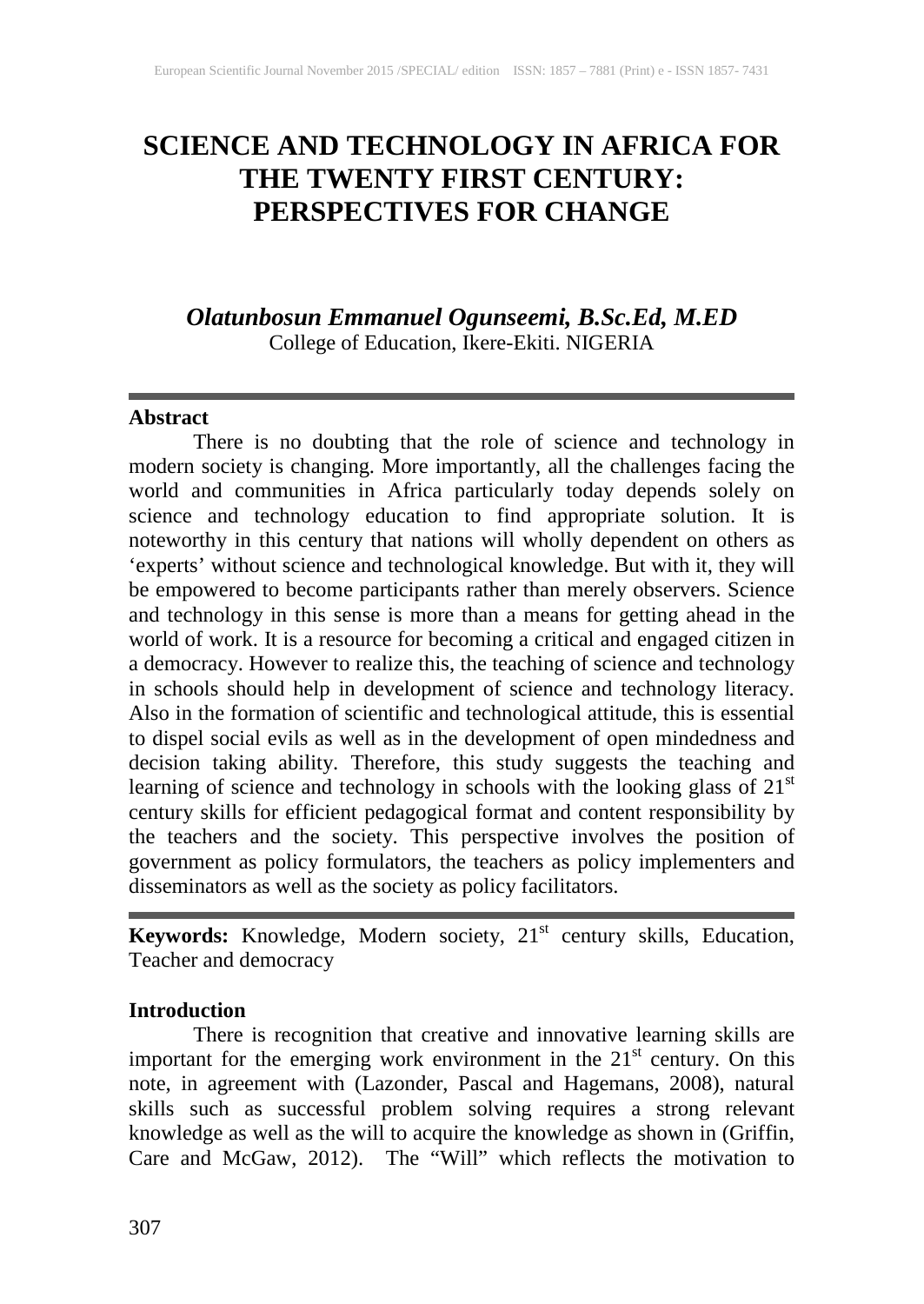approach difficult problems and persistency towards a solution was also a concern according to European commission (EC, 2007). Taking a clue from (Fernandez, Holbrook, Malmok-Naaman and Coll, 2013), there is an awareness that science and technology educations can play a role in guiding students towards their expected role within the society as responsible citizens, while still building a background for future education and for lifelong learning.

However in line with National Research Council (NRC, 2010), this incorporate a range of generic skills such as adaptability, complex communication, social skills, non-routine problem solving, self-management, self-development and system thinking. Globalization according to (Levy and Murnane, 2005) relating to technological advancement, scientific innovation, paradigm shift in work force demands are redefining the broad skill set that students need to be adequately prepared to participate in, and contribute to today's society. In another study by (Binkley, Erstad, Herman, Raizen, Ripley, Miller-Ricci and Rumble, 2012), it has been indicated that within science education related attributes encompass critical thinking, problem solving, communication and collaboration. Hence, there is the need for science and technology education to meet society expectations all over the world.

Therefore, attention is thus needed to clarify the purpose of science and technology education in the  $21<sup>st</sup>$  century for greater employability, social responsibility and an interest in lifelong learning in an ever developing, knowledge based world. This work in agreement with (Fensham, 2008) reviews emerging issues in the field of science and technology as related to the  $21<sup>st</sup>$  century education in the following areas.

- 1.  $21<sup>st</sup>$  century education
- 2. Scientific and technological literacy
- 3. Educational purposes of science and technology
- 4. Quality assurance of science and technology Education

## **1. The 21st Century Education**

The  $21<sup>st</sup>$  century of seems quite different to the previous century due to capabilities the citizens need for work and self-actualization. In response, According to Dede, 2007), society educational systems must transform their objectives, curricular, pedagogies and assessments to help all students attain the sophisticated outcome requisite for a prosperous attractive life style based on effective contribution in work and citizenship.

However, a conceptual frame work for understanding the challenges and opportunities involved in a transformation will definitely give rise to a new  $\beta$  pedagogy to attain sophisticated 21 $\mathrm{^{st}}$  century understanding and performance. Every society is presently at the mercy of the  $21<sup>st</sup>$  century skills which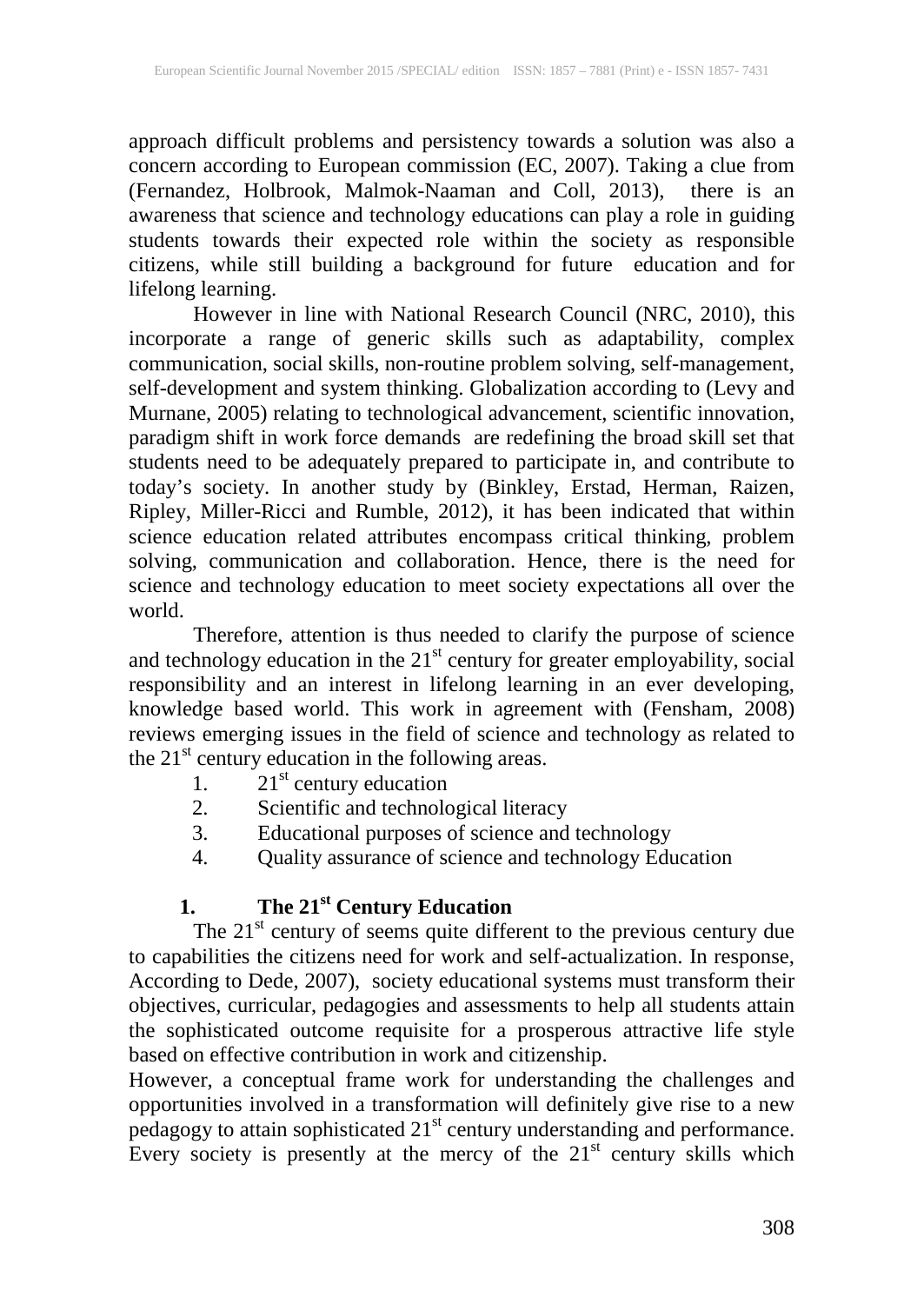learners must master to cope with the drastic global changes in line with (NCREL/Metri, 2003; Partnership for 21<sup>st</sup> century skills, 2006; Leitch Review of Skills, 2006 and AACU, 2007).

Clearly, educational objectives in the  $21<sup>st</sup>$  century will need to distinguish between knowledge and skills a learner must have to cope with the world of works. (Scardamana and Bereite, 2006) research in cognitive science has established that knowledge and skills are richly intertwined, rather than knowledge as content on which skills acts as a process. The frameworks therefore categorizes what student needs for the 21<sup>st</sup> century as understanding and how student actualize those understanding in practice as performances based on interwoven content knowledge and process skills which is a more accurate depiction of has the mind works.

## **2. Science and Technological Literacy**

Many definitions of scientific and technological literacy have been developed, (Holbrook and Rannikmae, 2009) sees it to encompass the creative use of evidence based knowledge and skills while recognizing personal and social attributes. Also, (Feinstein, 2010) in another study seeks wide meanings to encompass societal and work force concerns and concentrate on a few big scientific ideas, rather than stress content information knowledge. In the same vein, (Choi, 2011) suggested the need to include other aspects such as mega-cognitive and self directing student abilities alongside content knowledge, habits of mind, character and values as well as science as a human endeavor.

In another study, (Feinstein, 2011) argues that science education should focus on the "usefulness aspect" of scientific literacy; i.e., the degree to which science education actually helps people solve personally meaningful, everyday problems and as well make important science related decisions.

## **3. Educational Purposes of Science and Technology**

The goal of science education according to (Feinstein, 2011) should be to help students become competent outsiders "with respect to science and technology; i.e. teach them how to recognize moments when scientific and technological information would be useful and enable them to locate it, integrate it with their own experiences, and reach an informed opinion or decision. He alleges that traditional education instead produces marginal insiders, whose scholastic experiences and rudimentary understanding of science often dampen their interest and impede their confidence in dealing with scientific information.

In a review of the history of science education, Deboer (2000) concluded that although the concept of scientific and technological literacy is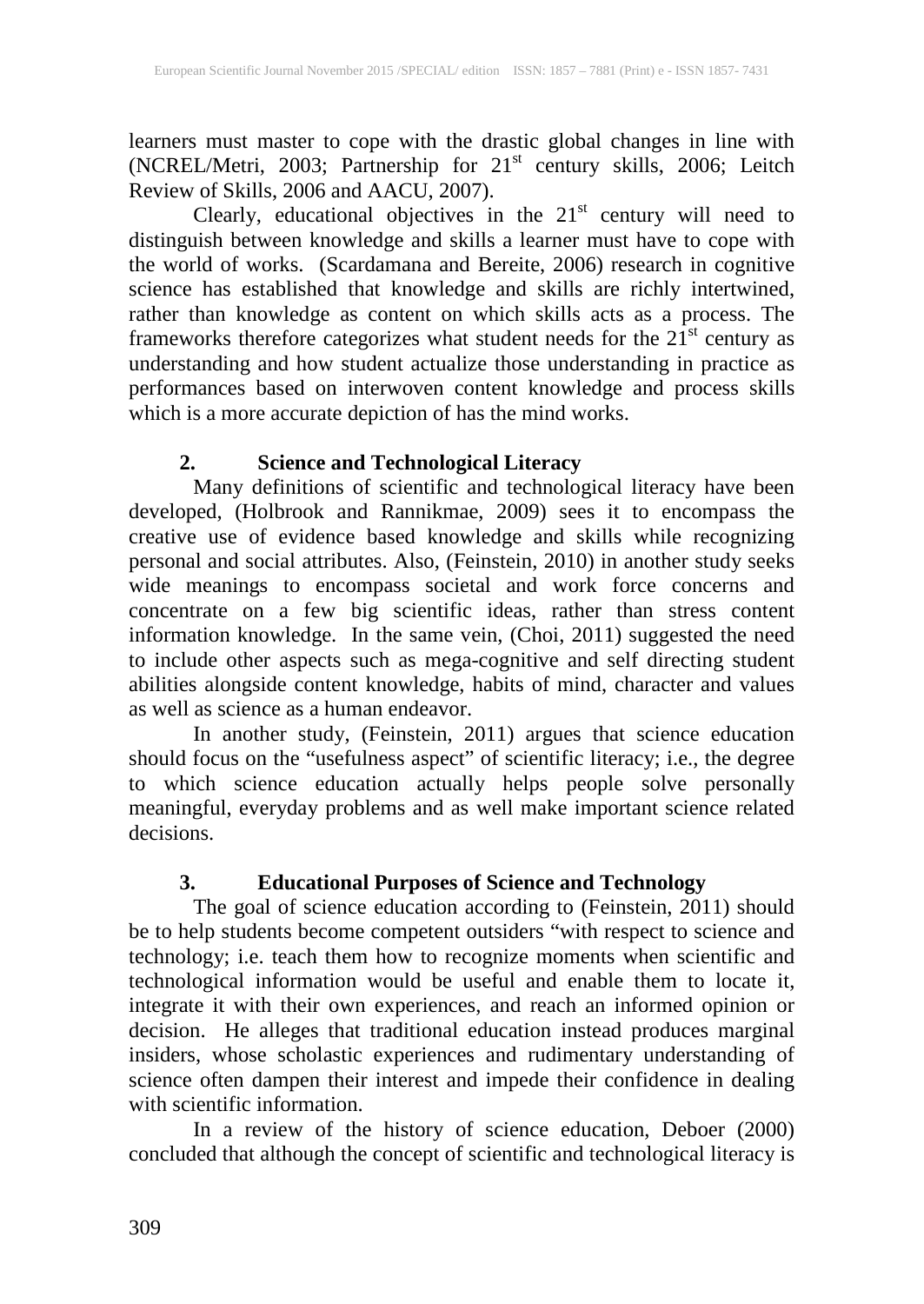a general one and has varied overtime, it usually implied a broad and functional understanding of science and technology for general education purpose as opposed to preparation for careers in the sciences and technology which brought about the suggestion of a pragmatic approach that embraces science and technology education as

i.a cultural force in the modern world

ii. a preparation for the world of work<br>iii. a direct application to everyday livi-

a direct application to everyday living

iv. teaching students to be informed citizens

v. a particular way of examining the natural world

vi. understanding reports and discussions of science that appear in the popular media.

vii. learning about science for its aesthetic appeal

viii. preparing citizens who are sympathetic to science

ix. understanding the nature and importance of technology and the relationship between technology and science.

## **4. Quality Assurance of Science and Technology Education**

The concept of quality in education addresses the practitioners input and output in it's entirely. Quality in education according to (Mosbi, 2005) is considered as baseline standard in education, which can be measured on a scale of preference. Standards imply accepted principles, rules, guidelines or level established by group of people, organizations or society. Particularly in (Bisong, 2000), educational enterprise has to do with establishing and maintaining standards which form the basis of evaluation.

Quality in education therefore is an expression of standard or it is the means by which a certain set standard in education can be achieved by many factors that exist within the academic system. However according to (Akinbobola and Iktde, 2008), quality assurance can be improved upon in science education by:

i.Making provision for learning facilities and equipment such as infrastructures, electronic systems, tools and other materials that could be utilized for directing and controlling vocational technical operations thus reinforcing the teaching and learning of specific skills.

ii. Adequate staffing which will definitely provide the frame work within which teacher workload can be reduced to enhance efficiency and quality.

iii. Improvement of teacher remuneration beyond what it is presently, as high wages intend to produce commitment and efficiency.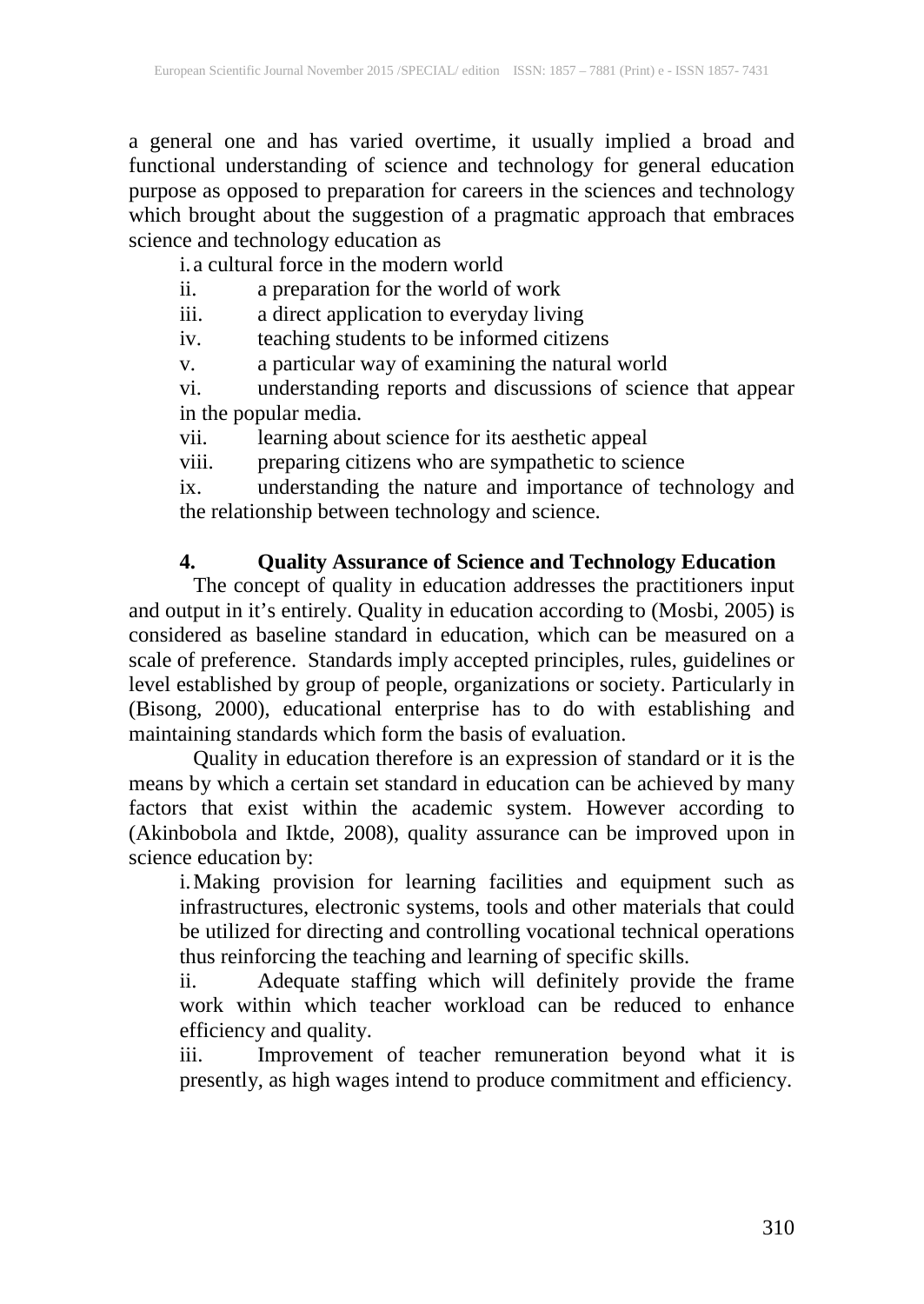### **Conclusion:**

Education is a social process, it is growth and development and a better safe guard for liberty than a standing army. The future of any nation in the modern world depends to a great extent on the educational system. Science and technology have become crucial factors for sustainable development worldwide as both have contributed immensely to the material progress of nations. They are also necessary for the economic development of nations according to Olagunju, Adesoji, Iroegbu and Ige (2003).

However in line with Ezeliora (2005), the quantity and quality of science and technology education received by the future leaders of the nation depends solely on the effectiveness and efficiency of the science teacher. Low quality teachers and low quality facilities necessarily imply low quality products and low quality performance in the society by such products. Therefore, the quality of science education is affected by policy and contextual factors within the environment, the availability of inputs, the processes and the consumers of the products of science education.

Consequently, national growth and development can only be achieved when science and technology are given prominent attention where the goals and objectives of science at all levels of education should present the core curriculum as a functional science and as well relate it to real world of work.

#### **References:**

Akinbobola, A. O., and Iktde, G.A.: Strategies for achieving quality assurance in science education in Akwa Ibom State, Nigeria. 2008

American Association of Colleges and Universities AACU: College learning for the new global century. Washington, DC 2007

Binkley, M., Erstad, O., Herman, J., Raizen, S., Ripley, M., Miller-Ricci, M. & Rumble, M.: Defining Twenty-First Century Skills. In: P. Griffin; B. McGaw & E. Care. (Eds). Assessment and Teaching of 21st Century Skills. (pp. 1-45). London: Springer. 2012

Bisongs J.O.: Quality and competence teacher in education. In A.M Wochocha (Ed.) Quality in Nigerian Education Agenda Action. Port-Harcourt Osia International Publishers Ltd. 2000

Choi, K., Lee, H., Shin, N., Kim, S-W. & Krajcik, J.: Re-Conceptualization of Scientific Literacy in South Korea for the 21st Century. Journal of Research in Science Teaching, 48(6), 670-697. 2011

DeBoer, G. E.: Scientific literacy: another look at its historical and contemporary meanings and its relationship to science education reform. J. Research in Science Teaching 37:582-601. 2000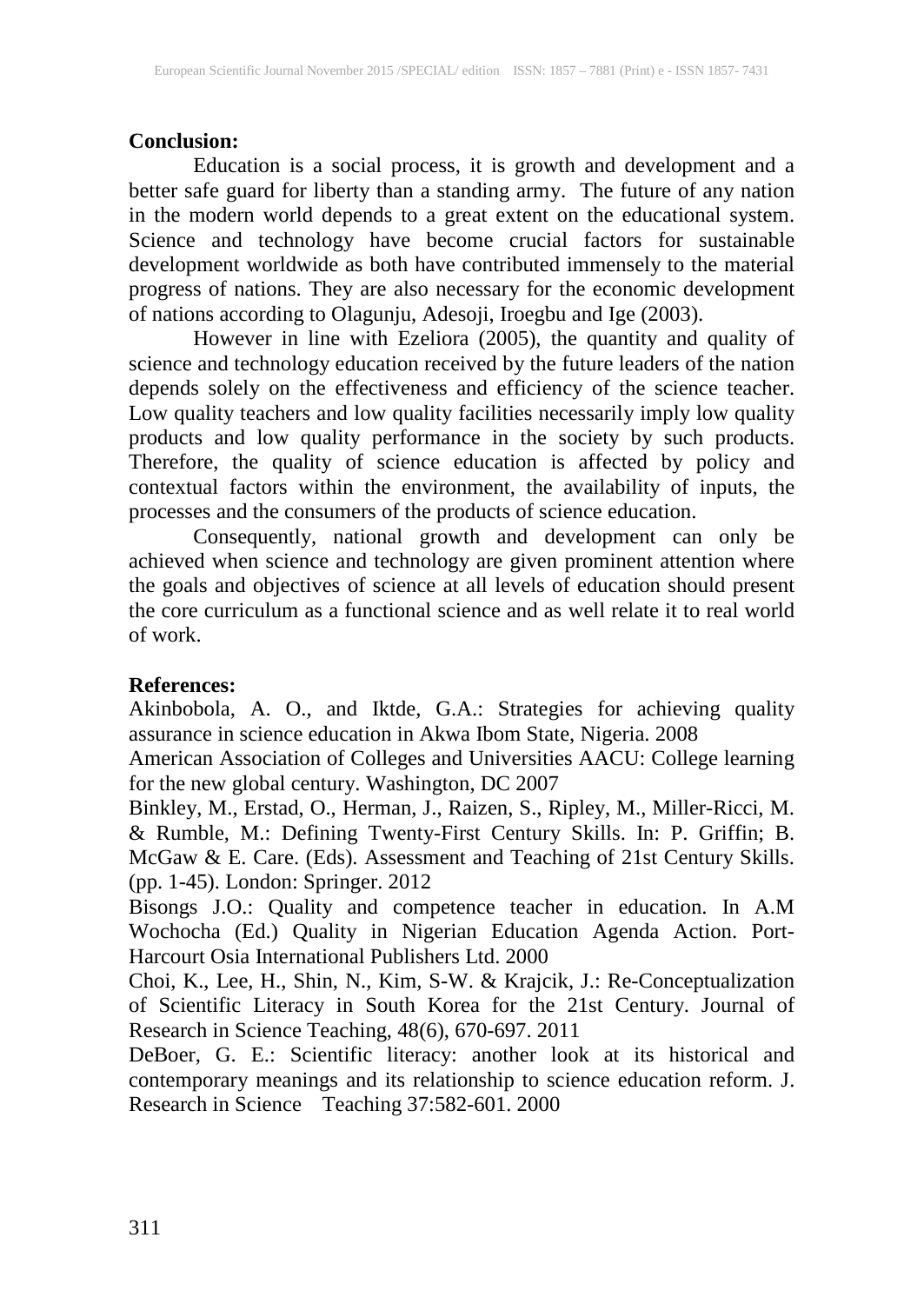Dede C.: Transforming Education for the 21st Century: New pedagogies that help all students attain sophisticated learning outcomes. Harvard University. 2007

European Commission: Science Education Now: A renewed pedagogy for the Future of Europe. Report by a High Level Group on Science Education. Brussels: author. 2007

Ezeliora B.: Teacher factor: A challenge to the implementation of primary Science curriculum. Curriculum issues in contemporary education Dasylva influence. Benin Nigeria. 2005

Feinstein, N.: Salvaging science literacy. Science Education 95: 168-185. 2011

Feinstein, P.: Salvaging science literacy. Science Education, 95(1), 168-185. 2010

Fensham P.: Science education policy making. Paris: UNESCO 2008

Fernandez, C.; Holbrook, J.; Malmok-Naaman, R. and Coll, R. K.: How to teach science in emerging and developing environments. Teaching Chemistry - A Study book Sense Publishers, 299 - 326. 2013

Griffin, P., Care, & E., McGaw, B.: The Changing Role of Education and Schools. In.

Griffin, P., McGaw, B., Care, E. (Eds). Assessment and Teaching of 21st Century Skills. (pp. 1-45). London: Springer. 2012.

Holbrook J., Rannikmae, M.: The meaning of scientific literacy in Richard

K. Coll and Neil Taylor (Eds.) International journal of environment and science education. 4(4), 275-288; 2009

Lazonder, W., Pascal, W., & Hagemans, M. G.: The influence of domain knowledge on strategy use during simulation-based inquiry learning. Learning and Instruction, 18, 580-592. 2008

Leitch Review of Skills: Prosperity for all in the global economy- World Class Skills. London, England: Her Majesty's Treasury. 2006

Levy, F., & Murnane, R.J.: The new division of labor: How computers are creating the next job market. Princeton, NJ: Princeton University Press. 2004 Mosbi, N.H.: Quality assurance in SEAMEO vocational and technical education and training. A paper presented at the intergovernmental workshop on regional accreditation modeling and accrediting the accreditors at Colombo Plain Staff College Philippines. 2005

National Research Council (NRC): Exploring the Intersection of Science Education and 21st Century Skills: A Workshop Summary. Margaret Hilton, Rapporteur. Board on Science Education, Center for Education, Division of Behavioral and Social Sciences and Education. Washington, DC: The National Academies Press. 2010.

North Central Regional Education Laboratory and the Metri group enGauge 21st century skills: Literacy in digital age. Naperville, IL : NCREL. 2003